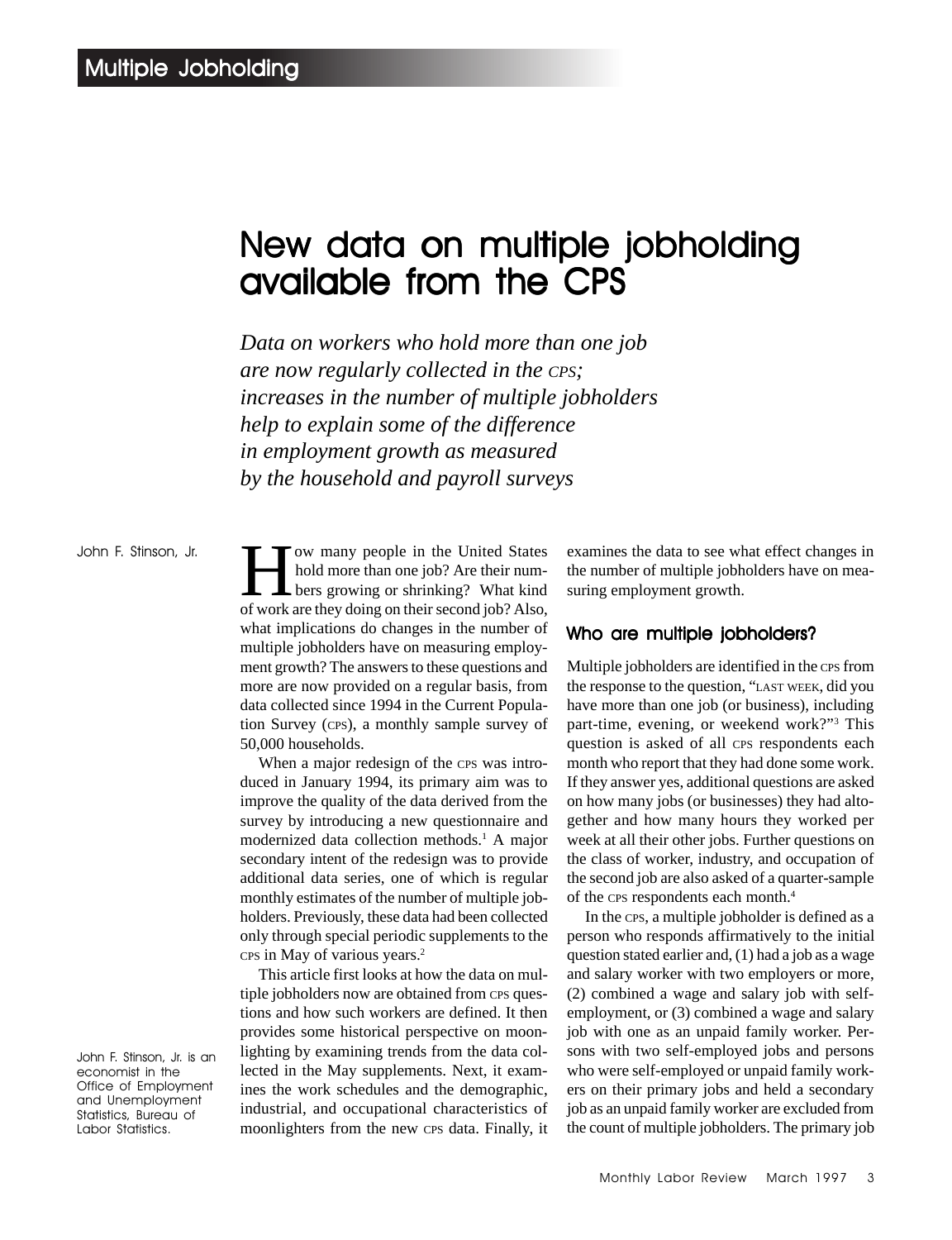is defined as the one at which the greatest number of hours were worked.

# Historical trends in multiple jobholding

It is difficult to establish strict comparability between the multiple jobholding data from the May supplements and the data now collected monthly in the CPS. However, a look back at the May data is helpful to establish some historical trends in moonlighting. These data show that as the U.S. economy expanded vigorously after the recessions of the early 1980s, many Americans took advantage of the rising demand for labor by taking on a second job. Spurred by the growing availability of jobs or driven by the desire to meet economic needs, multiple jobholding rose to unprecedented numbers before leveling off at the beginning of the 1990s. The May 1989 and 1991 data showed that 7.2 million persons held two jobs or more—an increase of 1.5 million or about 25 percent from 1985 and about 2.5 million, or around 50 percent since 1980. (See table 1.) With these increases, the multiple jobholding rate—the proportion of all employed persons with two jobs or more—reached 6.2 percent in 1989 and remained at that level in 1991. It was up from 5.4 percent in 1985 and 4.9 percent in 1980.

The rapid growth in multiple jobholding in the 1980s followed a period of stability in the 1970s when the number of multiple jobholders grew at about the same pace as total employment, with the multiple jobholding rate holding around 5 percent. This stability, however, masked some important changes that were occurring in the composition of multiple jobholders, as declines in the incidence of moonlighting by men were being offset by rapid increases among women. Between 1970 and 1980, the multiple jobholding rate for men fell from 7.0 percent to 5.8 percent and the number of male moonlighters edged down from 3.4 million to 3.2 million. Over the same time span, the moonlighting rate for women rose from 2.2 to 3.8 percent, as the number who held more than one job increased from around 600,000 to more than 1.5 million. The growth in multiple jobholding by women accelerated sharply in the 1980s. Their number doubled to 3.1 million in 1989 and their multiple jobholding rate increased by 2.1 percentage points to 5.9 percent. The rate for men, after holding steady at 5.9 percent in 1985, rose to 6.4 percent in 1989. The rates for both men and women were unchanged in 1991. (See table 1.)

# Demographic characteristics

The new data on multiple jobholding show that, in 1996, the number of persons holding more than one job averaged 7.8 million and the multiple jobholding rate was 6.2 percent. These figures were up from 7.3 million and 5.9 percent in

|      |                   | Multiple jobholders |       |               |                                             | Multiple jobholders rate 1 |     |       |       |                    |
|------|-------------------|---------------------|-------|---------------|---------------------------------------------|----------------------------|-----|-------|-------|--------------------|
| Year |                   | Total               | Men   | Women         |                                             |                            |     |       |       |                    |
|      | Total<br>employed |                     |       | <b>Number</b> | Percent<br>of all<br>multiple<br>jobholders | Total                      | Men | Women | White | Black <sup>2</sup> |
|      | 78,358            | 4,048               | 3,412 | 636           | 15.7                                        | 5.2                        | 7.0 | 2.2   | 5.3   | 4.4                |
|      | 78,708            | 4,035               | 3,270 | 765           | 19.0                                        | 5.1                        | 6.7 | 2.6   | 5.3   | 3.8                |
|      | 81,224            | 3,770               | 3,035 | 735           | 19.5                                        | 4.6                        | 6.0 | 2.4   | 4.8   | 3.7                |
|      | 83,758            | 4,262               | 3,393 | 869           | 20.4                                        | 5.1                        | 6.6 | 2.7   | 5.1   | 4.7                |
| 1974 | 85,786            | 3,889               | 3,022 | 867           | 22.3                                        | 4.5                        | 5.8 | 2.6   | 4.6   | 3.8                |
| 1975 | 84,146            | 3,918               | 2,962 | 956           | 24.4                                        | 4.7                        | 5.8 | 2.9   | 4.8   | 3.7                |
| 1976 | 87,278            | 3,948               | 3,037 | 911           | 23.1                                        | 4.5                        | 5.8 | 2.6   | 4.7   | 2.8                |
|      | 90,482            | 4,558               | 3,317 | 1.241         | 27.2                                        | 5.0                        | 6.2 | 3.4   | 5.3   | 2.6                |
| 1978 | 93,904            | 4,493               | 3,212 | 1,281         | 28.5                                        | 4.8                        | 5.8 | 3.3   | 5.0   | 3.1                |
|      | 96,327            | 4,724               | 3,317 | 1,407         | 29.8                                        | 4.9                        | 5.9 | 3.5   | 5.1   | 3.0                |
| 1980 | 96,809            | 4,759               | 3,210 | 1,549         | 32.5                                        | 4.9                        | 5.8 | 3.8   | 5.1   | 3.2                |
| 1985 | 106,878           | 5,730               | 3,537 | 2,192         | 38.3                                        | 5.4                        | 5.9 | 4.7   | 5.7   | 3.2                |
|      | 117,084           | 7,225               | 4,115 | 3,109         | 43.0                                        | 6.2                        | 6.4 | 5.9   | 6.5   | 4.3                |
|      | 116.626           | 7,183               | 4.054 | 3,129         | 43.6                                        | 6.2                        | 6.4 | 5.9   | 6.4   | 4.9                |

# Table 1. Multiple jobholders and multiple jobholding rates by selected characteristics, May, selected years, 1970–91

<sup>1</sup> Multiple jobholders as a percent of all employed persons in specified group.

for 1985–91, 1980 census-based population controls.

² Data for years prior to 1977 refer to the black-and-other population group. NOTE: Data prior to 1985 reflect 1970 census-based population controls;

Comprehensive surveys of multiple jobholders were not conducted in 1981– 84, 1986–88, and 1990.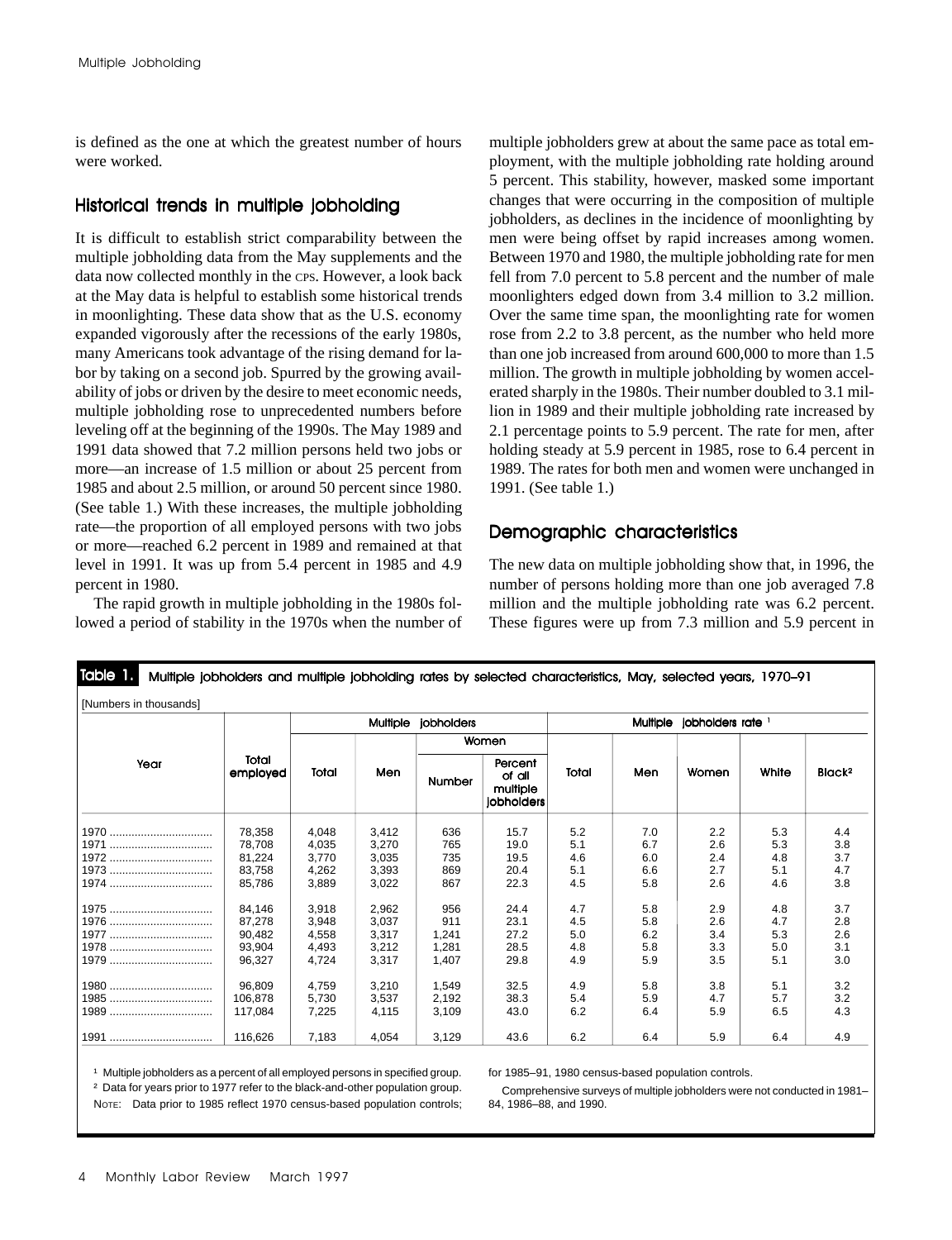Multiple jobholders by age, marital status, race, Hispanic origin, and sex, 1996 annual averages Table 2.

| [Numbers in thousands]                        |                   |                            |                   |          |                            |                   |          |                            |                   |
|-----------------------------------------------|-------------------|----------------------------|-------------------|----------|----------------------------|-------------------|----------|----------------------------|-------------------|
|                                               | <b>Both sexes</b> |                            |                   | Men      |                            |                   | Women    |                            |                   |
| Characteristic                                | Total             | <b>Multiple jobholders</b> |                   | Total    | <b>Multiple jobholders</b> |                   | Total    | <b>Multiple jobholders</b> |                   |
|                                               | employed          | <b>Number</b>              | Rate <sup>1</sup> | employed | <b>Number</b>              | Rate <sup>1</sup> | employed | <b>Number</b>              | Rate <sup>1</sup> |
| Age                                           |                   |                            |                   |          |                            |                   |          |                            |                   |
| Total, 16 years and older                     | 126.708           | 7,832                      | 6.2               | 68,207   | 4,192                      | 6.1               | 58,501   | 3.640                      | 6.2               |
| 16 to 19 years                                | 6,500             | 336                        | 5.2               | 3,310    | 146                        | 4.4               | 3.190    | 190                        | 5.9               |
| 20 to 24 years                                | 12,138            | 813                        | 6.7               | 6.429    | 392                        | 6.1               | 5.709    | 421                        | 7.4               |
| 25 to 34 years                                | 32,077            | 2,070                      | 6.5               | 17.527   | 1,152                      | 6.6               | 14.549   | 918                        | 6.3               |
| 35 to 44 years                                | 35,051            | 2,274                      | 6.5               | 18.816   | 1,219                      | 6.5               | 16,235   | 1.055                      | 6.5               |
| 45 to 54 years                                | 25,514            | 1,658                      | 6.5               | 13.483   | 878                        | 6.5               | 12,031   | 780                        | 6.5               |
| 55 to 64 years                                | 11.739            | 556                        | 4.7               | 6.470    | 321                        | 5.0               | 5.269    | 235                        | 4.5               |
| 65 years and older                            | 3.690             | 126                        | 3.4               | 2,172    | 84                         | 3.9               | 1,518    | 42                         | 2.7               |
| <b>Marital status</b>                         |                   |                            |                   |          |                            |                   |          |                            |                   |
|                                               | 32,458            | 2,080                      | 6.4               | 18.055   | 1,040                      | 5.8               | 14,403   | 1,040                      | 7.2               |
| Married, spouse present<br>Widowed, divorced. | 74,824            | 4,471                      | 6.0               | 42,417   | 2,696                      | 6.4               | 32,406   | 1,775                      | 5.5               |
| or separated                                  | 19,426            | 1,281                      | 6.6               | 7,735    | 456                        | 5.9               | 11,691   | 825                        | 7.1               |
| Race and Hispanic origin                      |                   |                            |                   |          |                            |                   |          |                            |                   |
|                                               | 107.808           | 6,867                      | 6.4               | 58.888   | 3,686                      | 6.3               | 48,920   | 3,181                      | 6.5               |
|                                               | 13.542            | 705                        | 5.2               | 6.456    | 376                        | 5.8               | 7.086    | 329                        | 4.6               |
| Hispanic origin                               | 11,642            | 442                        | 3.8               | 7,039    | 254                        | 3.6               | 4.602    | 188                        | 4.1               |

<sup>1</sup> Multiple jobholders as a percent of all employed persons in specified group.

NOTE: Detail for race and Hispanic-origin groups will not add to totals because data for the "other races" group are not presented and Hispanics are included in both the white and black population groups.

1994. The data also show that the incidence of multiple jobholding is now virtually the same among both men and women. The 1996 multiple jobholding rate for women, 6.2 percent, was actually marginally higher than the 6.1-percent rate for men. Both of these rates were up from 5.9 percent in 1994. Men still outnumber women slightly in terms of the absolute numbers of multiple jobholders. Women comprised 47 percent of all multiple jobholders in 1996.

Among men, the highest multiple jobholding rate (6.6 percent in 1996) was among those in the 25- to 34-year age group. For women, the highest rate (7.4 percent) was for those aged 20 to 24 years. Among men, married men were the most likely to work at more than one job, while married women were somewhat less likely to do so than were women without a spouse. Both single and widowed, divorced, or separated women had high rates of multiple jobholding, compared with their male counterparts. (See table 2.)

Moonlighting was most prevalent among whites, who had a multiple jobholding rate of 6.4 percent in 1996. The rate for blacks was 5.2 percent, compared with a 3.8-percent rate for persons of Hispanic origin.

# Industry and occupation

The highest rates of multiple jobholding in 1996 were for workers whose primary jobs were in public administration (8.1 percent) and in the services industry (7.5 percent), especially educational services (9.9 percent).

Among the major occupational groups, professional specialty workers had the highest rate of holding multiple jobs. Within that group, high rates of moonlighting were reported by teachers in colleges and universities as well as those in elementary and secondary schools and workers employed in health assessment and treating occupations—of which registered nurses make up the largest share. A high incidence of multiple jobholding also was found among protective service workers—a group that includes police, who frequently moonlight as guards or security personnel, and firefighters—whose work schedules with long periods of time on and then off the job may give them good opportunities to work at second jobs. (See the accompanying article by Thomas Amirault on page 9 for a detailed breakdown of multiple jobholding in terms of industry and occupation.)

About one-fourth of the moonlighters were self-employed on their secondary jobs in 1996.<sup>5</sup> Almost three-quarters of the multiple jobholders held second jobs as wage and salary workers, with 35 percent of them holding a second job in the services industry, principally in professional services, and 20 percent working in retail trade. Almost a third of the men were self-employed on their secondary job and 45 percent had second jobs as wage and salary workers in the services (29 percent) and retail trade industries (16 percent). By con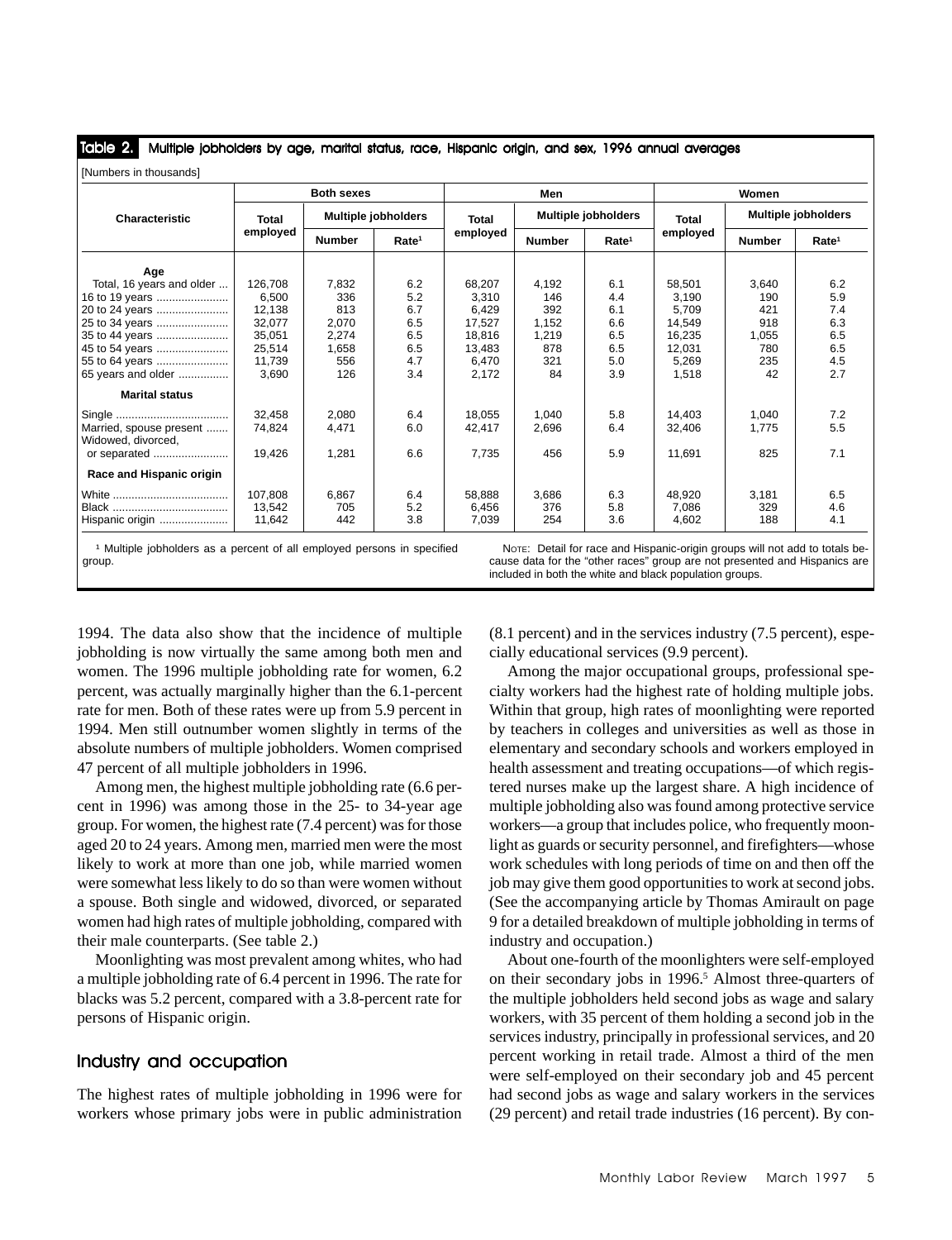trast, 21 percent of women were self-employed on their secondary jobs and two-thirds of those who moonlighted held wage and salary jobs in services and retail trade. (See table 3.)

# Work schedules

Although the proportions of men and women working at more than one job are now about the same, significant differences remain in the types of jobs they hold and the hours spent on these jobs. About two-thirds of the men who held multiple jobs in 1996 usually worked full time on their primary job and part time on their secondary job.6 Thirteen percent usually worked part time on all their jobs and about 4 percent usually worked full time on both their primary and secondary jobs. Another 20 percent of the men had variable hours on either their primary or secondary jobs. Men who held more than one job worked an average of 52 hours per week at all of their jobs combined. (See table 4.)

In contrast, one-third of the women holding more than one job worked at multiple part-time jobs, while one-half usually worked full time on their primary and part time on their secondary jobs. Just 2 percent of women moonlighters had two full-time jobs and about 17 percent had variable hours on either job. The women who worked more than one job averaged 43 hours per week at all of their jobs.

While blacks and Hispanics were less likely than whites to be moonlighters, those who did hold more than one job worked longer hours and were more likely to combine a fulland a part-time job or two full-time jobs than were their white counterparts. (See table 4.)

# Multiple jobholding and employment growth

The availability of timely data on multiple jobholding is a

| Table 3. | Multiple jobholders by industry and class of<br>worker of principal secondary job and sex, 1996 |
|----------|-------------------------------------------------------------------------------------------------|
|          | annual averages                                                                                 |

| [Percent distribution] |  |
|------------------------|--|
|------------------------|--|

| Industry and class of<br>worker of secondary job | Total     | Men      | Women         |
|--------------------------------------------------|-----------|----------|---------------|
| Total, 16 years and older                        | 100.0     | 100.0    | 100.0         |
| Agriculture.                                     | 7.6       | 10.6     | 4.3           |
| Wage and salary workers                          | 1.7       | 2.3      | 1.1           |
| Self-employed workers                            | 5.6       | 8.0      | 2.9           |
| Unpaid family workers                            | .3        | $\cdot$  | .3            |
| Nonagricultural industries                       | 92.4      | 89.4     | 95.7          |
| Wage and salary workers                          | 71.3      | 65.7     | 77.8          |
|                                                  | 0.        | $\Omega$ | .0            |
| Construction                                     | 1.9       | 2.6      | 1.0           |
| Manufacturing                                    | 3.8       | 4.6      | 3.0           |
| Durable goods                                    | 1.3       | 1.8      | .8            |
| Nondurable goods<br>Transportation and public    | 2.5       | 2.8      | 22            |
| utilities                                        | 3.9       | 5.4      | 2.2           |
| Transportation<br>Communication and other        | 3.1       | 4.3      | 1.8           |
| public utilities                                 | $\cdot$ 7 | 1.0      | $\mathcal{A}$ |
| Wholesale trade                                  | 1.7       | 1.8      | 1.6           |
| Retail trade.<br>Finance, insurance, and         | 19.9      | 15.8     | 24.6          |
| real estate                                      | 2.9       | 3.1      | 2.7           |
| Service industries                               | 34.5      | 28.9     | 40.9          |
| Professional services                            | 21.1      | 16.1     | 26.7          |
| Other service industries                         | 13.4      | 12.7     | 14.2          |
| Public administration.                           | 2.8       | 3.6      | 1.8           |
| Self-employed workers                            | 20.7      | 23.5     | 17.6          |
| Unpaid family workers                            | .3        | $\cdot$  | .3            |

valuable tool in reconciling employment estimates from the CPS with those from the monthly Current Employment Statistics (CES) program, a payroll survey of nonfarm business establishments. The employment data derived from these two sources differ because of variations in definitions and coverage, sources of information, methods of collection, and esti-

|                |                                                        | Percent distribution |                                                                             |                                                |                                                                           |                      | Average hours |                |                      |
|----------------|--------------------------------------------------------|----------------------|-----------------------------------------------------------------------------|------------------------------------------------|---------------------------------------------------------------------------|----------------------|---------------|----------------|----------------------|
| Characteristic | Total<br>multiple<br>jobholders<br>(in thou-<br>sands) | Total                | Usually full time<br>on primary job,<br>part time on<br>secondary<br>job(s) | Usually part<br>time on<br>secondary<br>job(s) | Usually full<br>time on<br>primary and primary and<br>secondary<br>job(s) | <b>Hours</b><br>vary | All<br>jobs   | Primary<br>job | Secondary<br> obs(s) |
| Total          | 7,832                                                  | 100.0                | 55.9                                                                        | 21.9                                           | 3.1                                                                       | 18.6                 | 47.8          | 34.8           | 13.0                 |
| Men            | 4,192                                                  | 100.0                | 62.2                                                                        | 12.7                                           | 4.2                                                                       | 20.4                 | 52.0          | 38.1           | 13.9                 |
| Women          | 3,640                                                  | 100.0                | 48.7                                                                        | 32.5                                           | 1.9                                                                       | 16.5                 | 43.0          | 31.0           | 12.0                 |
| White          | 6,867                                                  | 100.0                | 55.1                                                                        | 22.8                                           | 2.7                                                                       | 18.9                 | 47.4          | 34.7           | 12.7                 |
| Black          | 705                                                    | 100.0                | 62.0                                                                        | 14.8                                           | 6.4                                                                       | 16.5                 | 51.6          | 35.9           | 15.8                 |
| Hispanic       | 442                                                    | 100.0                | 62.7                                                                        | 20.6                                           | 5.4                                                                       | 10.9                 | 50.5          | 35.4           | 15.2                 |

Table 4. Multiple jobholders by sex, race, Hispanic origin, work schedules, and hours of work on primary and secondary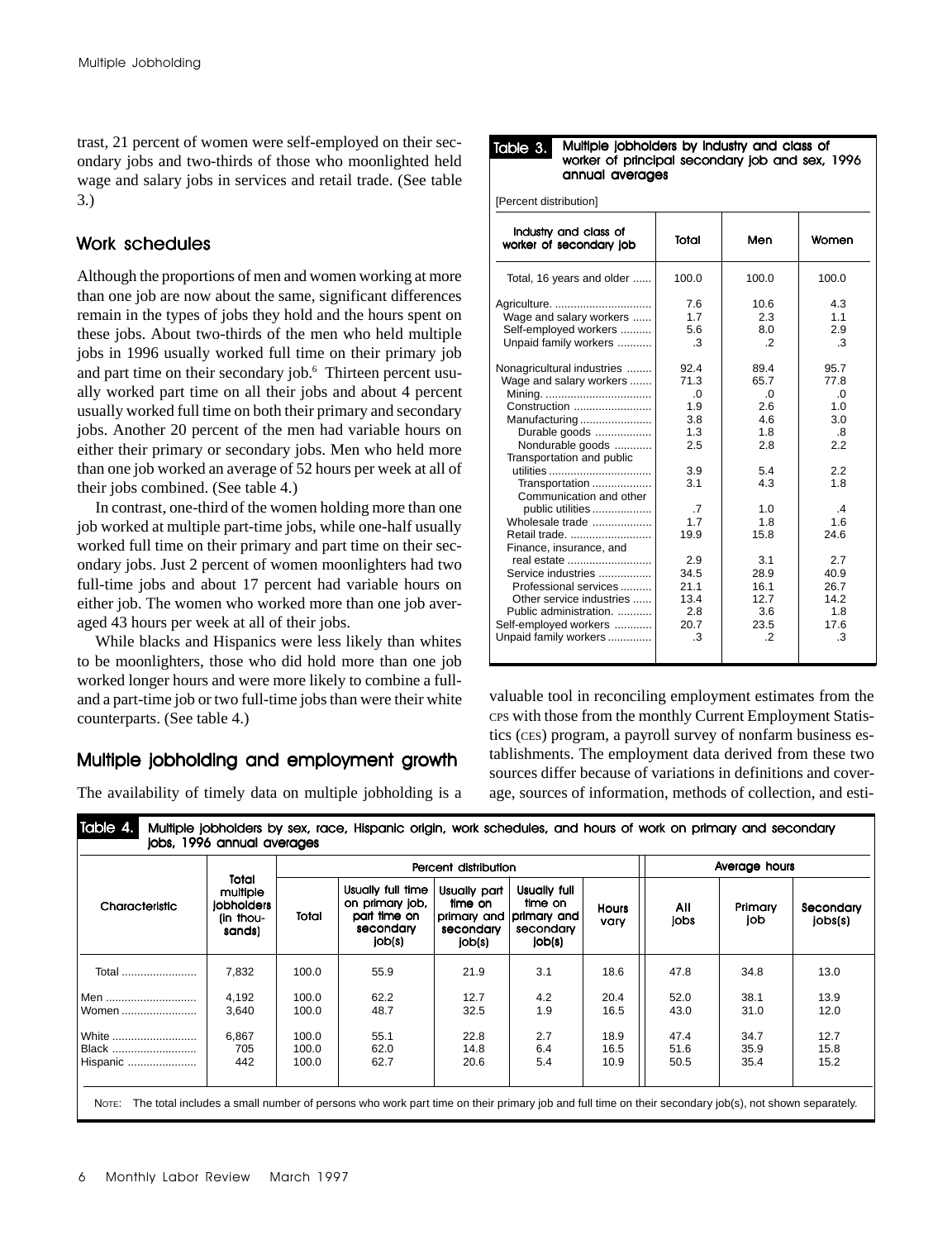#### Table 5. Changes in employment levels based on the payroll and household surveys, 1994-96 annual averages

| [In thousands]                          |         |         |        |  |  |  |  |  |
|-----------------------------------------|---------|---------|--------|--|--|--|--|--|
| <b>Employment series</b>                | 1994    | 1996    | Change |  |  |  |  |  |
| Nonfarm payroll<br>employment           | 114,172 | 119,554 | 5,382  |  |  |  |  |  |
| Total employment<br>(household survey)  | 123,060 | 126,708 | 3,648  |  |  |  |  |  |
| Less:<br>Agriculture<br>Nonagricultural | 3.409   | 3.443   | 34     |  |  |  |  |  |
| self-employed<br>Nonagricultural unpaid | 9,003   | 8,971   | $-32$  |  |  |  |  |  |
| family workers<br>Private household     | 131     | 122     | -9     |  |  |  |  |  |
| workers                                 | 966     | 928     | $-38$  |  |  |  |  |  |
| Unpaid absences                         | 1,991   | 2,076   | 85     |  |  |  |  |  |
| Total                                   | 15,500  | 15,540  | 40     |  |  |  |  |  |
| Plus:                                   |         |         |        |  |  |  |  |  |
| Agricultural services                   | 716     | 801     | 85     |  |  |  |  |  |
| Multiple jobholders <sup>1</sup>        | 4,516   | 4,937   | 421    |  |  |  |  |  |
| Total                                   | 5,232   | 5,738   | 506    |  |  |  |  |  |
| Adjusted household                      |         |         |        |  |  |  |  |  |
| survey employment                       | 112,792 | 116,906 | 4,114  |  |  |  |  |  |

<sup>1</sup> Multiple jobholders who are nonagricultural wage and salary workers on both their primary and secondary jobs.

mating procedures. Sampling variability and response errors are additional reasons for discrepancies. Another important difference is how multiple jobholders are treated in the two employment series.<sup>7</sup> In the household survey, employed persons holding more than one job are counted only once, at the job at which they worked the greatest number of hours (the

# **Footnotes**

ACKNOWLEDGMENT: Stella Cromartie, an economist in the Division of Labor Force Statistics, Bureau of Labor Statistics, helped prepare the tables in this article.

<sup>1</sup> For a complete description of the changes in the CPS, see Sharon R. Cohany, Anne E. Polivka, and Jennifer M. Rothgeb, "Revisions in the Current Population Survey Effective January 1994," *Employment and Earnings*, February 1994, pp. 13–37.

2 Prior to 1980, data on multiple jobholding were collected annually each May. After 1980, the data were collected in May of 1985, 1989, and 1991. For an analysis of recent data on multiple jobholding collected in the May CPS supplements, see "Multiple jobholding unchanged in May 1991," *Bureau of Labor Statistics News*, USDL 91-547 (U.S. Department of Labor), Oct. 28,1991; and John F. Stinson, Jr., "Multiple jobholding up sharply in the 1980's," *Monthly Labor Review*, July 1990, pp. 3–10.

<sup>3</sup> This question differs from the one used in the May CPS supplements. In the supplements, the principal questions used were: "LAST WEEK, in addition to the job with (the job reported on the regular CPS questionnaire), did ... do any paid work for any (other) employers?" and "LAST WEEK, in addition to the job with (the job reported on the regular CPS questionnaire), did ... operate ...'s own (another) business, profession, or farm?" Because of the differ-

"primary job") during the survey reference week. In the payroll survey, however, persons with a nonfarm wage and salary job are counted as many times as their names show up on a payroll record. An increase in the number of persons holding more than one nonagricultural wage and salary job would therefore cause employment estimates from the payroll survey to show a faster rate of growth than would be evident in the household survey.

Because of the differences in the two surveys, the employment growth recorded by them is not always in agreement. For example, between 1994 and 1996, on an annual average basis, the payroll survey showed a gain of 5.4 million, compared to an increase of about 3.6 million in the household survey, a difference of about 1.7 million. (See table 5.) However, when adjustments are made to the CPS employment data, such as removing the agricultural, self-employed, and private household workers (all of whom are excluded from the payroll survey) and adding estimates of those employed in agricultural services and those who hold multiple jobs $8$ (groups who would be included in the payroll employment estimate), the difference in employment growth between the two surveys is reduced to about 1.3 million. The adjustment for multiple jobholders (whose numbers rose by 421,000 between 1994 and 1996) by itself accounted for 90 percent of the reduction in the employment growth differential.

BEFORE 1994, data on multiple jobholding were collected infrequently, making it difficult to estimate the extent to which changes in multiple jobholding contributed to the differences in employment growth between the household and payroll employment series. The availability of these data on a regular basis since 1994 has provided additional insight into interpreting employment growth trends.  $\Box$ 

ent questions used in the supplements, their May collection period, and the most recent data being available only for 1991, comparability between the currently collected data and those collected in the supplements cannot be determined. However, the characteristics of multiple jobholders from both sources are very similar.

4 Because the data on the class of worker, industry, and occupation of the second job are collected from a quarter-sample of CPS respondents, they are compiled only on a quarterly and annual basis.

<sup>5</sup> For workers who held more than two jobs, the information on the industry, occupation, and class of worker of their second job is collected only for the job at which they worked the second most number of hours. The data on hours worked, however, refer to the hours of work on all jobs if more than two jobs were held.

6 A full-time job is one in which a person usually works 35 hours or more per week and a part-time job is one in which a person usually works less than 35 hours per week.

7 For discussions of the role that multiple jobholding can play in the differences in employment growth registered by the two surveys, see Stinson, "Multiple jobholding up sharply;" Paul O. Flaim,"How many new jobs since